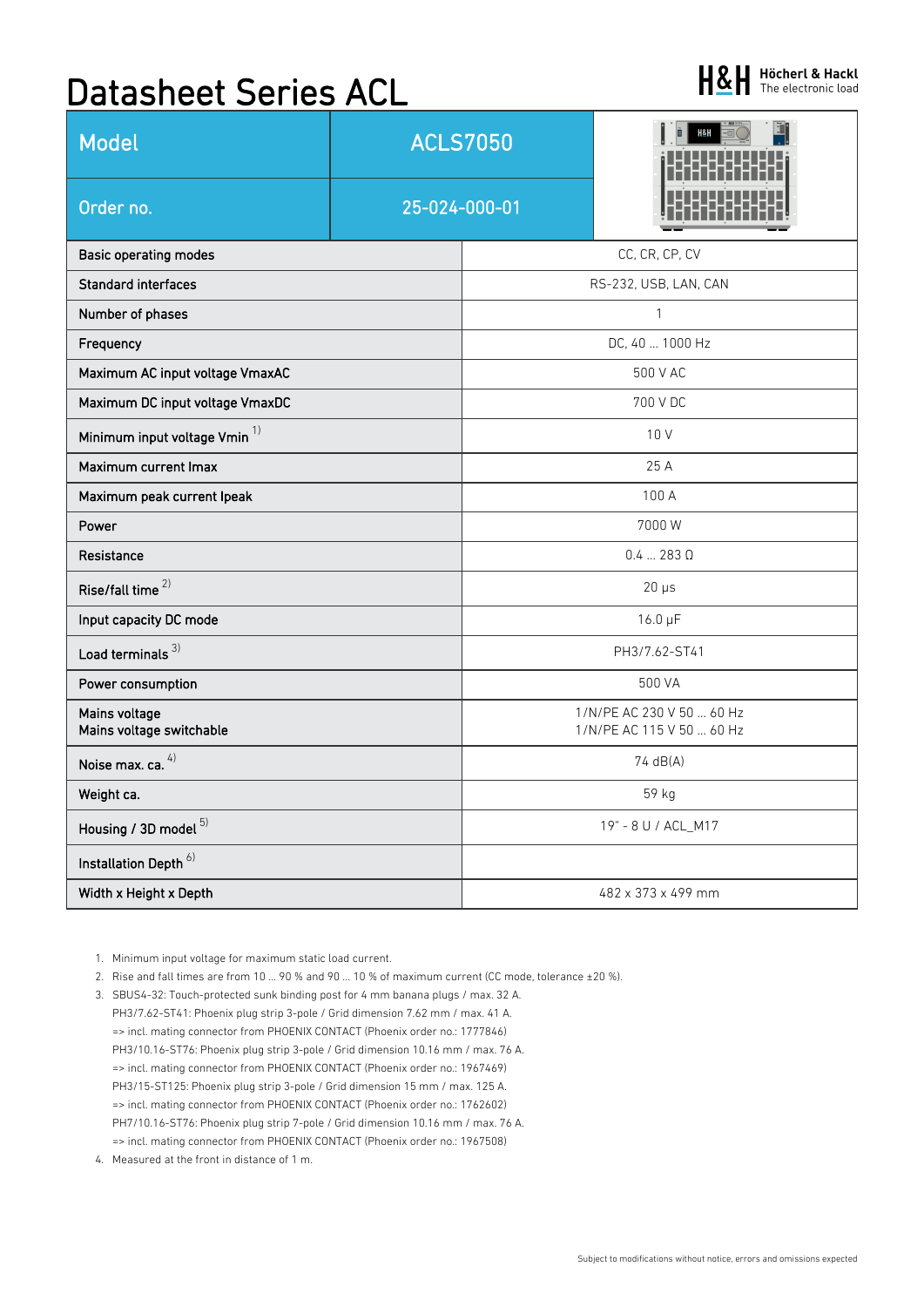## Datasheet Series ACL



5. 1 U = 44.45 mm. Detailed dimensions by means of 3D models at www.hoecherl-hackl.com/downloads.

6. Installation depth without wiring.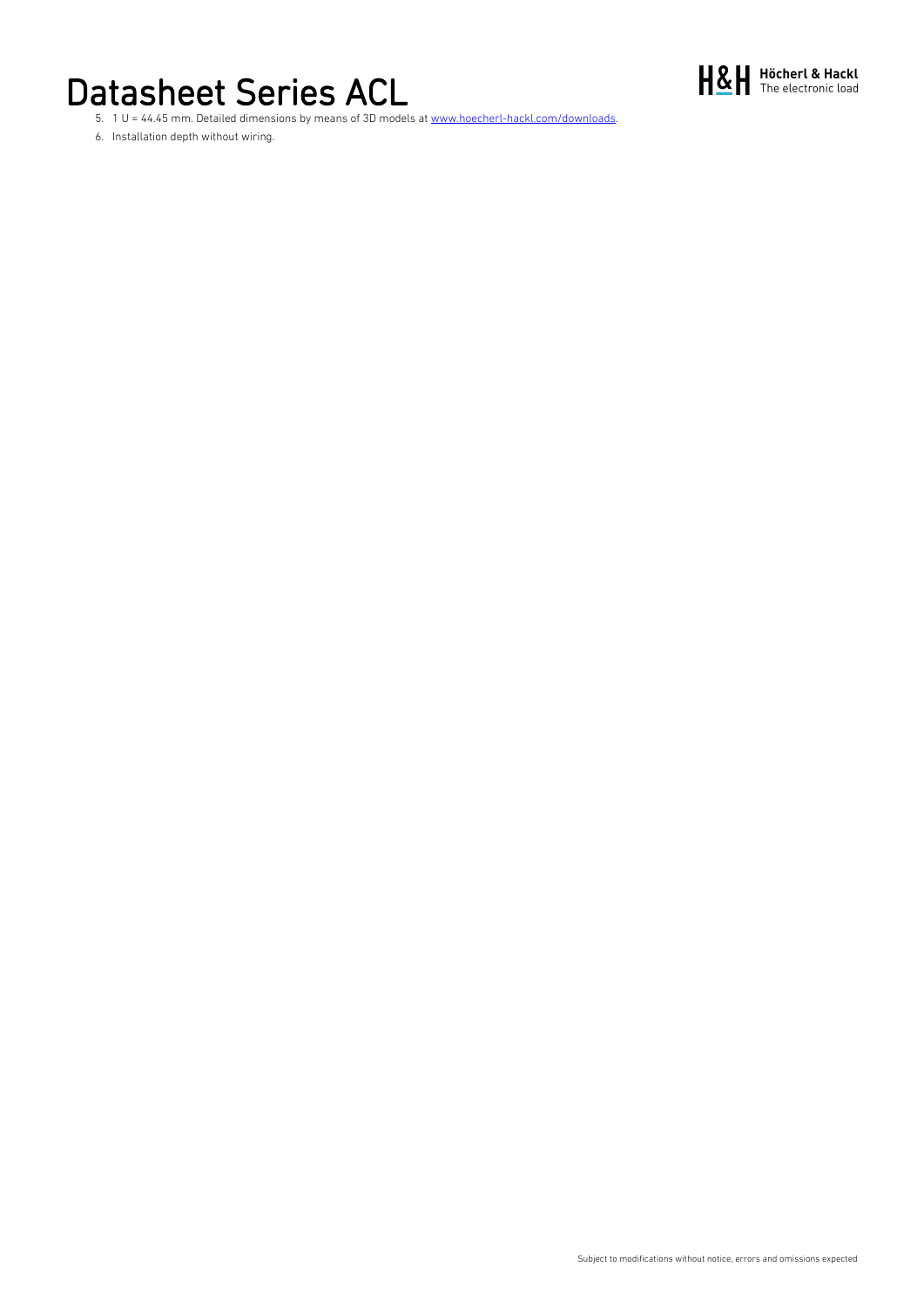#### ACL Series

#### **Technical Data**

| <b>Operating modes</b>                       |                                                                                                                   |                                                             |  |
|----------------------------------------------|-------------------------------------------------------------------------------------------------------------------|-------------------------------------------------------------|--|
| Basic operating                              | CC, CV, CR, CP                                                                                                    |                                                             |  |
| modes                                        |                                                                                                                   |                                                             |  |
| Frequency                                    |                                                                                                                   |                                                             |  |
| Frequency range                              | DC, 40  1,000 Hz                                                                                                  |                                                             |  |
| Synchronization<br>time                      | 1  5 periods of input signal                                                                                      |                                                             |  |
| Synchronization<br>time for rapidly          | Synchronization to input/extern                                                                                   | Pre-synchronization to line voltage                         |  |
| changing                                     |                                                                                                                   |                                                             |  |
| frequencies or                               | max. 500 ms                                                                                                       | 0 <sub>ms</sub>                                             |  |
| when connecting<br>the input voltage         |                                                                                                                   |                                                             |  |
| Accuracy of voltage setting <sup>1)</sup>    |                                                                                                                   |                                                             |  |
|                                              | of setting                                                                                                        | of corresponding range                                      |  |
| Voltage                                      |                                                                                                                   |                                                             |  |
| DC                                           | ±0.5%                                                                                                             | ±0.1%                                                       |  |
| AC                                           | ±1%                                                                                                               | ±0.2%                                                       |  |
| Accuracy of current setting <sup>1)</sup>    |                                                                                                                   |                                                             |  |
|                                              | of setting                                                                                                        | of corresponding range                                      |  |
| Current<br>DC                                | ±0.2%                                                                                                             | ±0.15%                                                      |  |
| 40  400 Hz                                   | ±0.5%                                                                                                             | ±0.3%                                                       |  |
| $>400$ Hz                                    | ±0.75%                                                                                                            | $+0.5%$                                                     |  |
| Resolution                                   | 14 bits                                                                                                           |                                                             |  |
| Total harmonic<br>distortion <sup>2</sup>    |                                                                                                                   |                                                             |  |
| 40  400 Hz                                   | <1%                                                                                                               |                                                             |  |
| $>400$ Hz                                    | $-2\%$                                                                                                            |                                                             |  |
| Accuracy of resistance setting <sup>1)</sup> |                                                                                                                   |                                                             |  |
|                                              | of setting                                                                                                        | of corresponding range                                      |  |
| Resistance <sup>3)</sup>                     | ±1.5%                                                                                                             | ±1 % of resistance range<br>$\pm 0.3$ % of current range    |  |
| Accuracy of power setting <sup>17</sup>      |                                                                                                                   |                                                             |  |
|                                              | of setting                                                                                                        | of corresponding range                                      |  |
| Power <sup>4)</sup><br>DC, 40  400 Hz        | ±1%                                                                                                               | ±0.25%                                                      |  |
| > 400 Hz                                     | ±1.5%                                                                                                             | ±0.3%                                                       |  |
| Power <sup>5)</sup>                          |                                                                                                                   |                                                             |  |
| DC, 40  400 Hz<br>$>400$ Hz                  | ±3%<br>±5%                                                                                                        | ±0.5%<br>±2.5%                                              |  |
| Resolution                                   |                                                                                                                   | calculated from resolutions of voltage and current measure- |  |
|                                              | ment and current setting                                                                                          |                                                             |  |
| <b>Rise and fall time</b>                    |                                                                                                                   |                                                             |  |
| CC mode                                      | see model overview                                                                                                |                                                             |  |
| CP. CV mode                                  |                                                                                                                   |                                                             |  |
| DC<br>AC                                     | ca. 10 ms<br>ca. 1 s                                                                                              |                                                             |  |
| Accuracy of adjustable protections           |                                                                                                                   |                                                             |  |
|                                              | of setting                                                                                                        | of current range                                            |  |
| Overcurrent pro-<br>tection                  | ±1%                                                                                                               | ±0.2%                                                       |  |
| Resolution                                   | 12 bits                                                                                                           |                                                             |  |
|                                              | Waveforms (Resolution: 360 points in 1° steps)                                                                    |                                                             |  |
| Sine                                         | as fundamental waveform                                                                                           |                                                             |  |
| Arbitrary                                    |                                                                                                                   |                                                             |  |
| waveforms                                    | based on sine, triangle or rectangle, editable pointwise                                                          |                                                             |  |
| Harmonics                                    | 2 <sup>nd</sup> to 25 <sup>th</sup> Harmonics in variable proportions superimposa-<br>ble to the fundamental wave |                                                             |  |
| Crest factor                                 | 1.4142  4.0 with automatic amplitude correction                                                                   |                                                             |  |
| Phase cut                                    | $-180180^{\circ}$                                                                                                 |                                                             |  |

| Phase shift                       | cut, no capacitive or inductive load)                                                                                                            | -180  180° (only in combination with crest factor or phase |  |  |
|-----------------------------------|--------------------------------------------------------------------------------------------------------------------------------------------------|------------------------------------------------------------|--|--|
| <b>Measurement functions</b>      |                                                                                                                                                  |                                                            |  |  |
| Numeric display                   | rms value voltage, rms value current, resistance, active<br>power, apparent power, reactive power, frequency, power<br>factor, crest factor      |                                                            |  |  |
| Graphical display                 | last period of current and voltage with 360 points, temporal<br>progression of rms values of voltage, current and/or power<br>of focused channel |                                                            |  |  |
| Accuracy of measurements/display  |                                                                                                                                                  |                                                            |  |  |
|                                   | of measured (real) value                                                                                                                         | of corresponding range                                     |  |  |
| Voltage                           |                                                                                                                                                  |                                                            |  |  |
| DC                                | $+0.2%$                                                                                                                                          | $\pm 0.05$ % $\pm 1$ digit                                 |  |  |
| AC.                               | ±0.3%                                                                                                                                            | $\pm 0.1$ % $\pm 1$ digit                                  |  |  |
| Current<br>DC.                    | ±0.2%                                                                                                                                            | $±0.1 % ±1$ digit                                          |  |  |
| 40  400 Hz                        | ±0.5%                                                                                                                                            | $±0.3 % ±1$ digit                                          |  |  |
| $>400$ Hz                         | ±0.75%                                                                                                                                           | ±0.5 % ±1 digit                                            |  |  |
| Resolution                        | 16 bits                                                                                                                                          |                                                            |  |  |
| Resistance                        |                                                                                                                                                  | calculated from voltage and current                        |  |  |
| Power                             | calculated from voltage and current                                                                                                              |                                                            |  |  |
| Sampling time                     | 200 µs, triggerable                                                                                                                              |                                                            |  |  |
| Frequency                         | $±0.1$ % $±0.1$ Hz                                                                                                                               |                                                            |  |  |
| <b>Dynamic function (LIST)</b>    |                                                                                                                                                  |                                                            |  |  |
| Number of load<br>levels          | max. 300, with corresponding ramp and dwell times                                                                                                |                                                            |  |  |
|                                   | min.                                                                                                                                             | max.                                                       |  |  |
| Dwell time                        | $200 \mu s$                                                                                                                                      | 1.000 s                                                    |  |  |
| Ramp time                         | 0 <sub>s</sub>                                                                                                                                   | 1.000 s                                                    |  |  |
| Resolution                        | $200 \mu s$                                                                                                                                      |                                                            |  |  |
| Accuracy of setting<br>times      | ±0.02%                                                                                                                                           |                                                            |  |  |
| Delay at triggered<br>start       | max. 300 µs                                                                                                                                      |                                                            |  |  |
| <b>Data acquisition</b>           |                                                                                                                                                  |                                                            |  |  |
| to external USB flash drive       |                                                                                                                                                  |                                                            |  |  |
| Sampling time                     | 0.5  30 s, resolution 100 ms                                                                                                                     |                                                            |  |  |
| Measurement data                  |                                                                                                                                                  | timestamp, voltage, current                                |  |  |
| Number of measu-<br>rement points | limited by USB memory capacity                                                                                                                   |                                                            |  |  |
| Dateiformat                       | .CSV                                                                                                                                             |                                                            |  |  |
| to internal memory                |                                                                                                                                                  |                                                            |  |  |
| Sampling time                     | 200 µs  1,000 s, resolution 200 µs, static or synchronized<br>with LIST function                                                                 |                                                            |  |  |
| Measurement data                  | timestamp, voltage, current                                                                                                                      |                                                            |  |  |
| Number of measu-<br>rement points | max. 40,000                                                                                                                                      |                                                            |  |  |
| <b>Settings memory</b>            |                                                                                                                                                  |                                                            |  |  |
| Number of user<br>settings        | 9, selectable (incl. programmed waveform and List)<br>1 for last settings at power-off or power fail                                             |                                                            |  |  |
|                                   | I/O port (option ACLO6): accuracy analog control 0  10 V for current                                                                             |                                                            |  |  |
|                                   | of setting                                                                                                                                       | of corresponding range                                     |  |  |
|                                   |                                                                                                                                                  |                                                            |  |  |
| Current<br>DC                     | $+0.2%$                                                                                                                                          | ±0.1%                                                      |  |  |
| 40  400 Hz                        | ±0.5%                                                                                                                                            | ±0.3%                                                      |  |  |
| $>400$ Hz                         | ±0.75%                                                                                                                                           | ±0.5%                                                      |  |  |
|                                   | Input resistance of analog inputs >10 kΩ                                                                                                         |                                                            |  |  |

The specified accuracies refer to an ambient temperature of 23 ±5 °C. The specified accuracies are valid when the sense lines are connected and when the unit is connected to undisturbed voltages (ripple<br>and noise<br>< 0.1 %).

- 
- 1. The accuracy applies for the specified frequencies. At higher frequencies the accuracy decreases.<br>2. Total harmonic distortion of current at 10 ... 100 % of current range. THD increases at lower currents.<br>3. At 5 % Vma
- 
- 
-